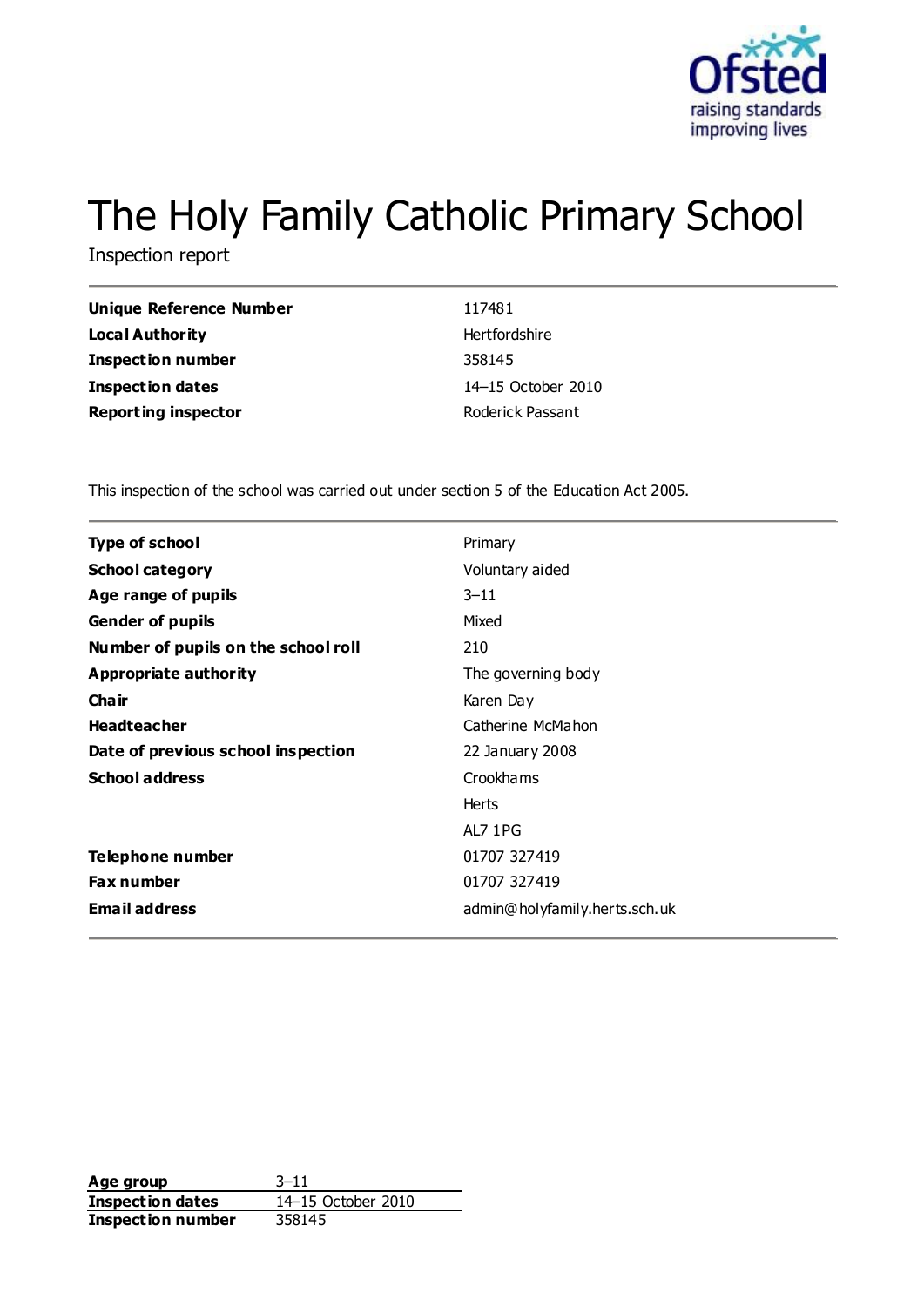The Office for Standards in Education, Children's Services and Skills (Ofsted) regulates and inspects to achieve excellence in the care of children and young people, and in education and skills for learners of all ages. It regulates and inspects childcare and children's social care, and inspects the Children and Family Court Advisory Support Service (Cafcass), schools, colleges, initial teacher training, work-based learning and skills training, adult and community learning, and education and training in prisons and other secure establishments. It assesses council children's services, and inspects services for looked after children, safeguarding and child protection.

Further copies of this report are obtainable from the school. Under the Education Act 2005, the school must provide a copy of this report free of charge to certain categories of people. A charge not exceeding the full cost of reproduction may be made for any other copies supplied.

If you would like a copy of this document in a different format, such as large print or Braille, please telephone 0300 1234 234, or email **[enquiries@ofsted.gov.uk](mailto:enquiries@ofsted.gov.uk)**.

You may copy all or parts of this document for non-commercial educational purposes, as long as you give details of the source and date of publication and do not alter the documentation in any way.

To receive regular email alerts about new publications, including survey reports and school inspection reports, please visit our website and go to 'Subscribe'.

Royal Exchange Buildings St Ann's Square Manchester M2 7LA T: 0300 1234 234 Textphone: 0161 618 8524 E: **[enquiries@ofsted.gov.uk](mailto:enquiries@ofsted.gov.uk)**

W: **[www.ofsted.gov.uk](http://www.ofsted.gov.uk/)**

© Crown copyright 2010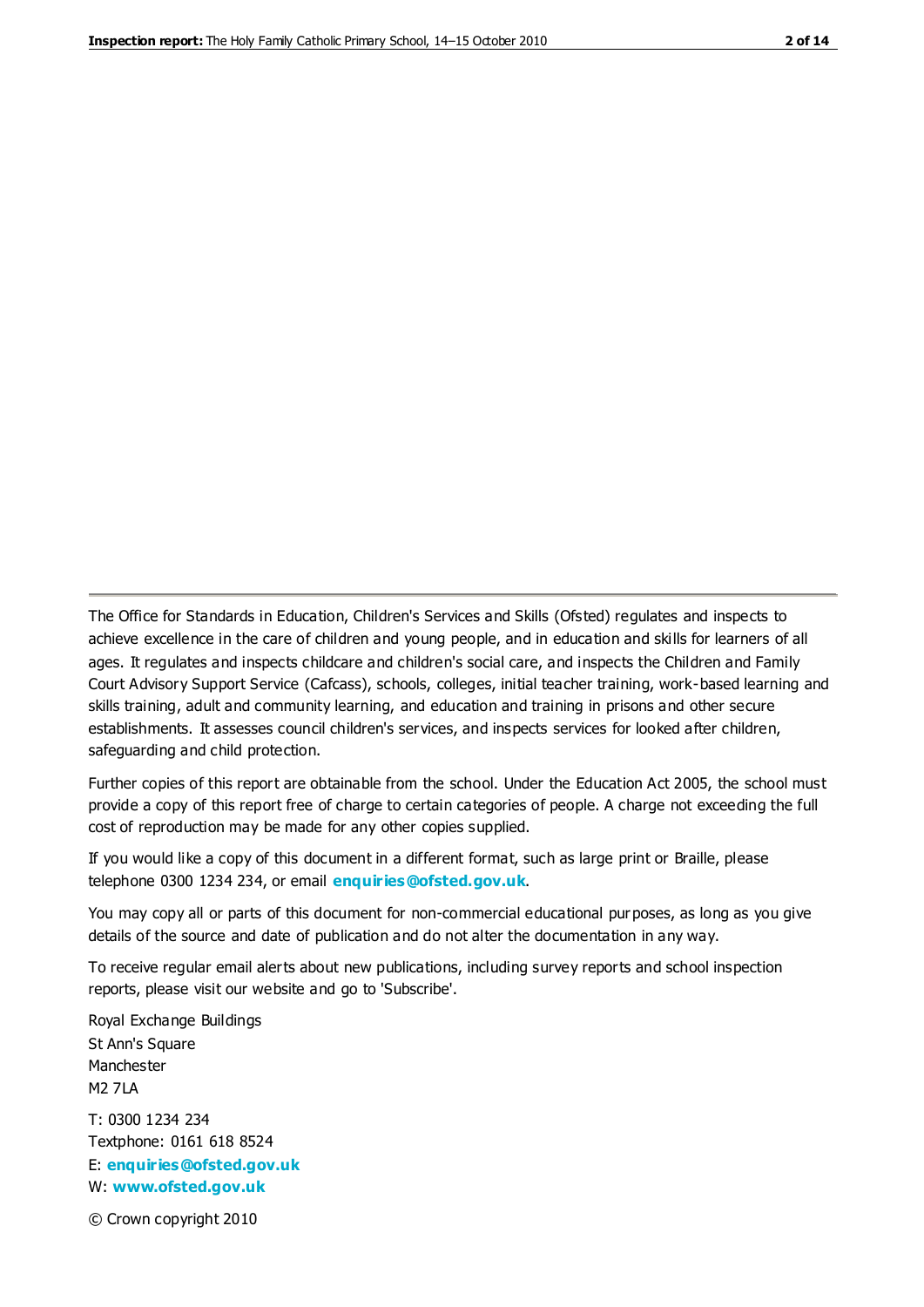# **Introduction**

This inspection was carried out by three additional inspectors. They observed 12 lessons and nine staff teaching. Meetings were held with the headteacher and members of the senior leadership team, representatives from the governing body, the school council and a group of Year 6 pupils. They observed the school's work and looked at a range of documentation and policies including the school improvement plan. They scrutinised the questionnaire responses from 87 parents, 121 pupils and 13 staff.

The inspection team reviewed many aspects of the school's work. It looked in detail at the following,

- How accurate school leaders are in judging the quality of learning and teaching in lessons?
- What are the key elements which are bringing about improvement?
- How effectively does the school support pupils' cultural development?

## **Information about the school**

The school is about the same size as most other primary schools. The majority of pupils are White British with just over a quarter of pupils coming from a wide range of minority ethnic heritages. The number of pupils with English as an additional language is very small; even fewer are at an early stage of learning English. The percentage of pupils with special educational needs and/or disabilities is broadly average, as is the proportion with statements detailing their educational needs. Almost all of these pupils have needs associated with specific learning (dyslexia) or speech language and communication difficulties. The proportion of pupils known to be eligible for free school meals is low. The school has gained Healthy School status. The school hosts a privately run breakfast and after-school club as part of its extended schools provision. Because they operate for less than two hours per session, they are not subject to inspection nor registration with Ofsted.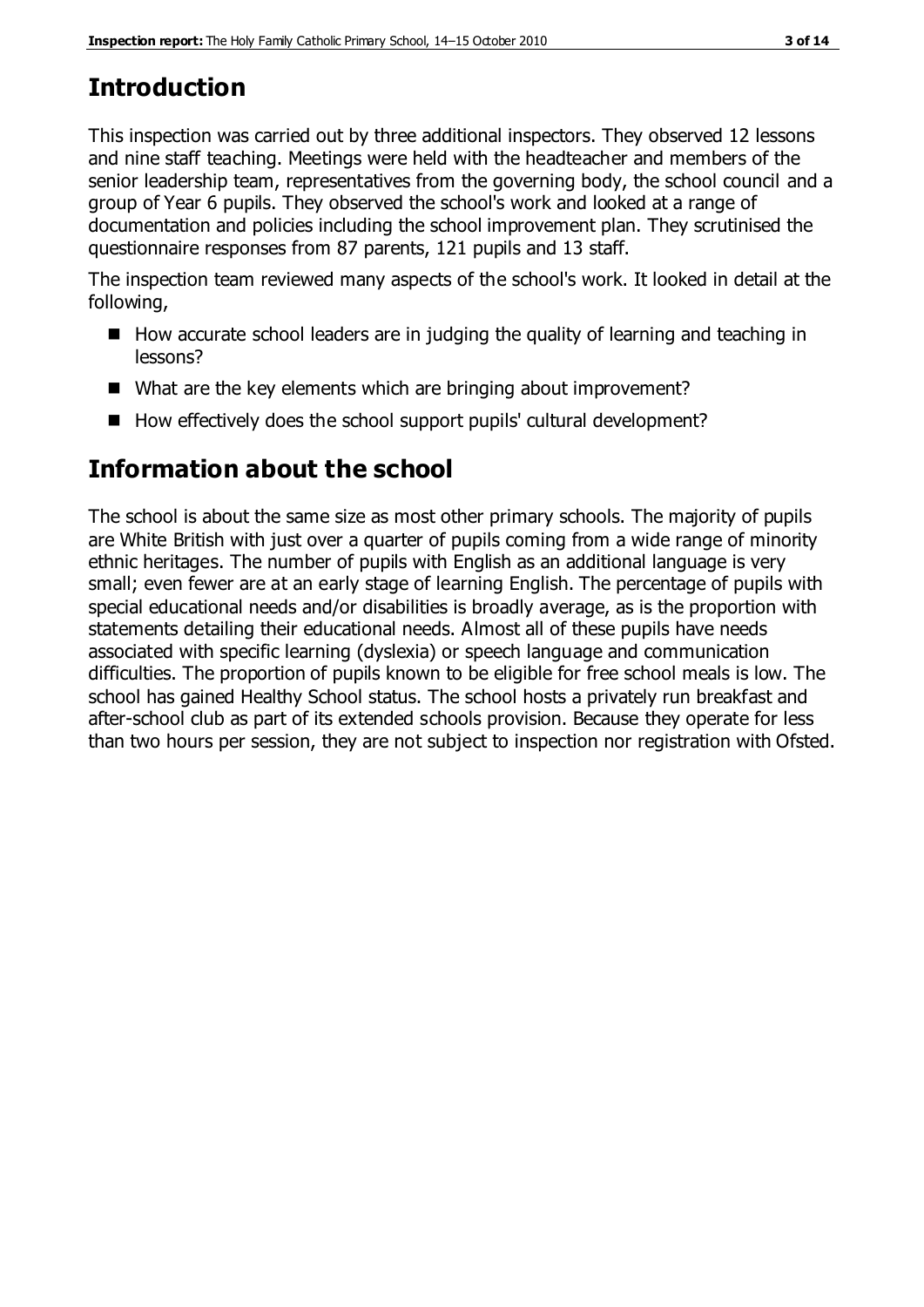**Inspection grades: 1 is outstanding, 2 is good, 3 is satisfactory, and 4 is inadequate** Please turn to the glossary for a description of the grades and inspection terms

# **Inspection judgements**

| Overall effectiveness: how good is the school?  |  |  |
|-------------------------------------------------|--|--|
|                                                 |  |  |
| The school's capacity for sustained improvement |  |  |

### **Main findings**

This is a good school. Pupils achieve well and enjoy learning. This is reflected in their excellent attendance. They make good progress over their time in school. Attainment is above the national average by the end of Year 6. Pupils make good progress in their personal development. Behaviour in and around the school is good, and this contributes to pupils feeling very safe. Racist incidents are extremely rare and pupils report little deliberate unkindness. Older pupils take their roles as peer mediators very seriously and their involvement is welcomed by other pupils. The school council is active; it views its role as important because it informs adults what the pupils think. Pupils have a good understanding of what goes to make a healthy lifestyle and respond well to the various initiatives that school uses to promote healthy living. Pupils are known and valued as individuals. The school is an inclusive friendly community.

Pupils make good progress because in the large majority of lessons teaching and learning are good. Staff have good presentation skills and explain ideas well. Where learning is satisfactory, pupils spend too long listening to the teacher rather than taking an active role and developing their independent learning skills. Staff sometimes over-control the learning, rather than tapping into pupils' motivation, initiative or knowledge. Staff make good use of factual questions to remind pupils what they learnt earlier. Other 'open' questions, asking pupils to hypothesise, or predict are less frequent.

Staff care about the pupils a great deal. This is reflected in the well organised systems for meeting pupils' needs. The progress of all pupils is monitored carefully. Pupils in danger of slipping behind are identified early and appropriate catch-up strategies are put into place.

The Early Years Foundation Stage is satisfactory. Currently adult-led activities dominate and there are not enough opportunities for children to make choices about aspects of their learning. Staff are aware of what needs to happen and are beginning to make the improvements needed.

The school has a cycle of reports and consultation meetings to keep parents and carers informed about their children's progress but it is evident from their returns that parents and carers want either more or improved information. In addition, some misunderstand school policy and practice, which gives them a negative view of the school.

Leadership and management are good. The headteacher and the school's senior leadership team have an accurate view of the school, particularly relating to pupils' learning. Teaching and attainment have improved. Given this track record, the capacity for sustained development is good.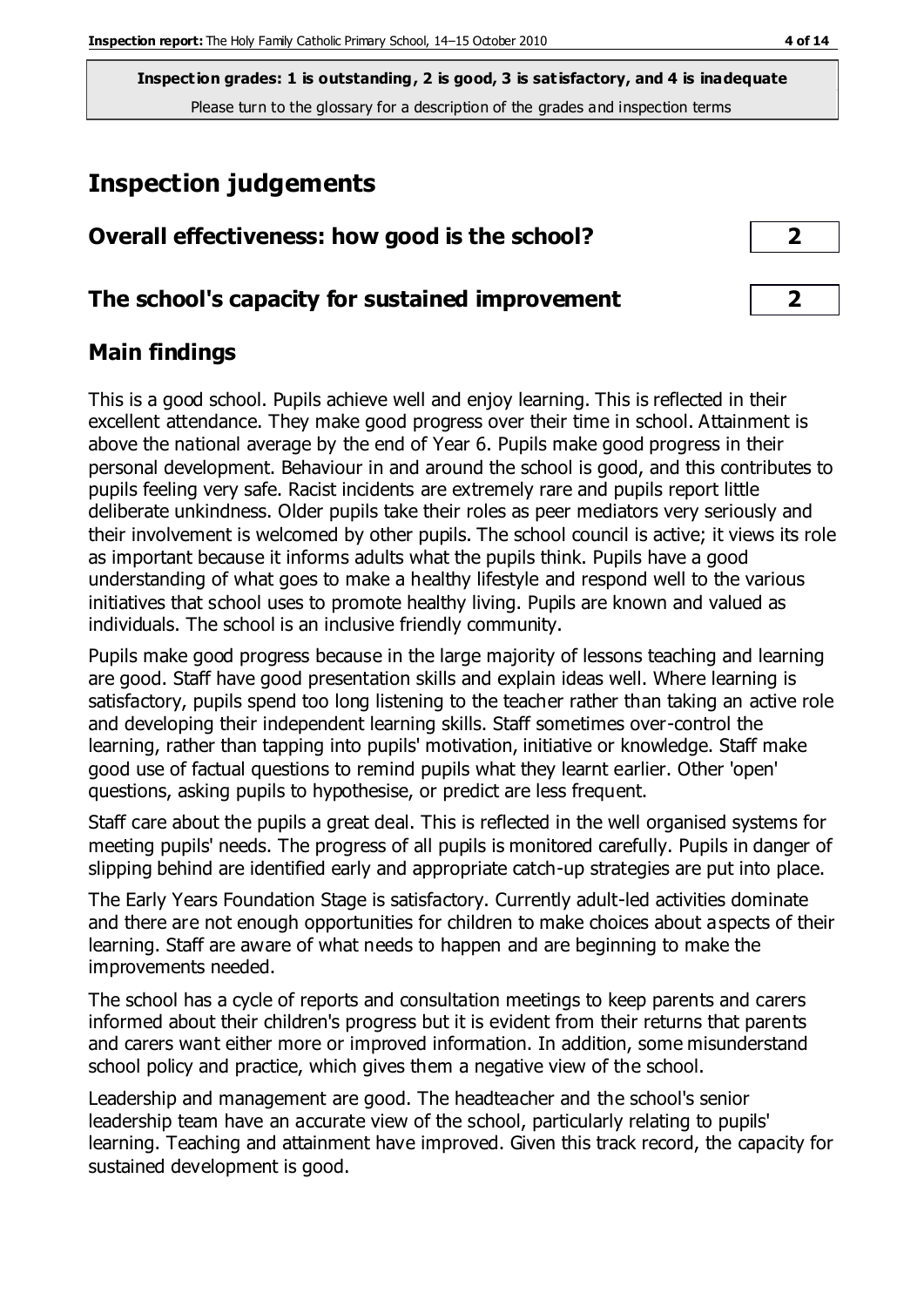**Inspection grades: 1 is outstanding, 2 is good, 3 is satisfactory, and 4 is inadequate** Please turn to the glossary for a description of the grades and inspection terms

#### **What does the school need to do to improve further?**

- Develop pupils' independent learning skills by:
- $-$  ensuring that there are more opportunities for child-initiated activities and decision making in planning for the Early Years Foundation Stage;
- planning more open-ended opportunities where pupils can take responsibility, make decisions and show initiative for aspects of their learning in lessons across the school.

#### **Outcomes for individuals and groups of pupils 2**

Behaviour in lessons is generally good and pupils get on with their tasks, working with concentration and involvement. Pupils are very willing and want to do well. There are good relationships between staff and pupils and this means that pupils are confident to express their ideas or concerns. They collaborate with each other and work well together. Pupils also learn to evaluate their own work and, in one lesson, judged how confident they were in tackling the new task.

Children start nursery with skills and abilities that are broadly typical for their age. Attainment by the end of Year 6 is above average. This represents good progress by pupils over time. The school challenges able pupils well. They make good progress and the proportion of pupils gaining the higher Level 5 in mathematics and English is above the national average. Pupils with special educational needs and/or disabilities make good progress, because provision to support these pupils is mapped very carefully to meet their specific needs. The work that is used to support the pupils and its impact is evaluated carefully. Boys and girls perform equally well in lessons. In classes where there are more boys, staff keep a close eye on girls' progress. Pupils at an early stage of learning English make good progress.

The school fosters pupils' self-esteem well and provides good opportunities for pupils to work together in a variety of ways. Cultural development is good. The school makes good use of the rich diversity of cultures within its community. Older pupils display mature attitudes towards each other and have above average academic skills which together provide a strong foundation for the next steps in their education.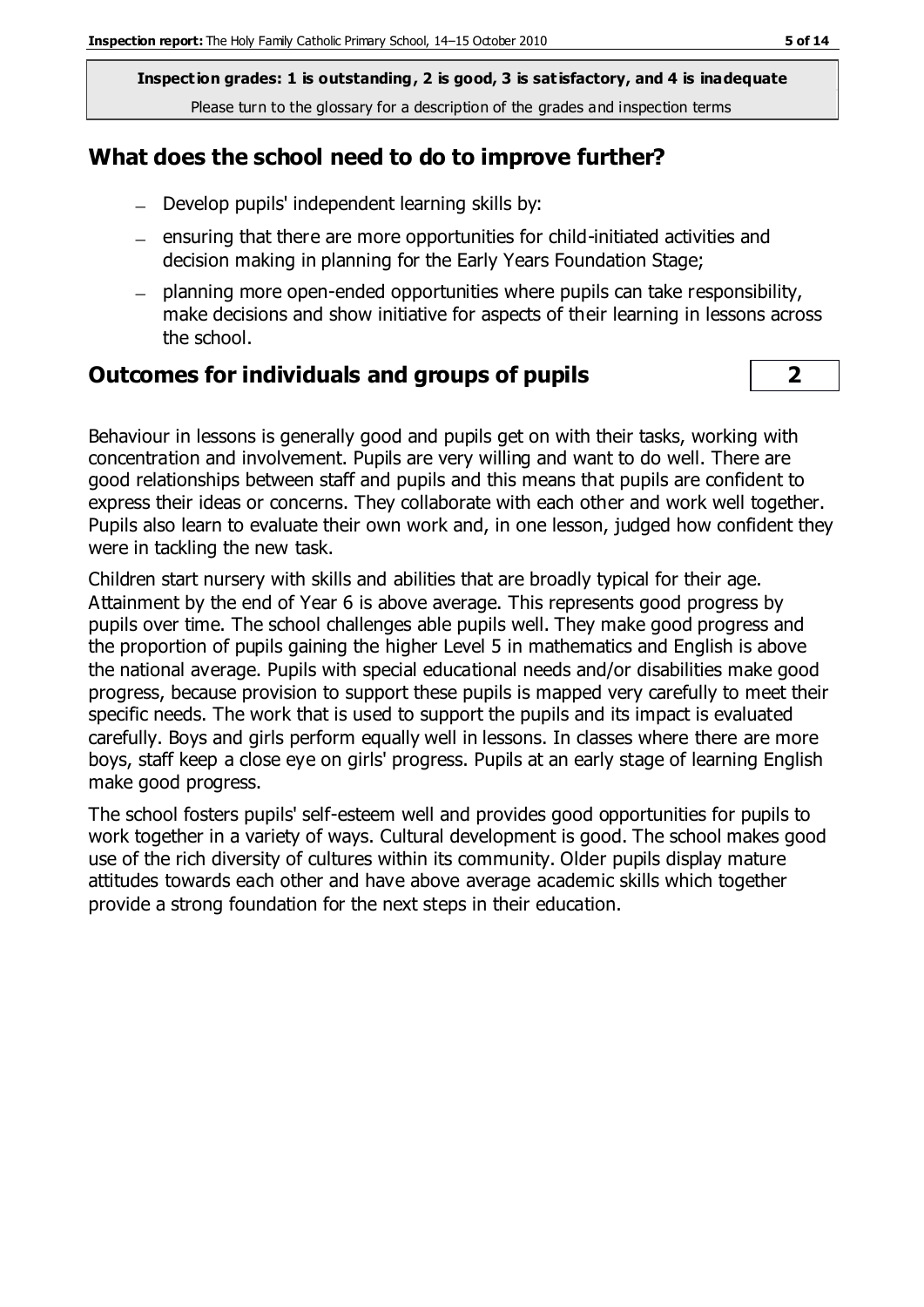**Inspection grades: 1 is outstanding, 2 is good, 3 is satisfactory, and 4 is inadequate**

Please turn to the glossary for a description of the grades and inspection terms

These are the grades for pupils' outcomes

| Pupils' achievement and the extent to which they enjoy their learning                                                     | $\overline{2}$ |
|---------------------------------------------------------------------------------------------------------------------------|----------------|
| Taking into account:<br>Pupils' attainment <sup>1</sup>                                                                   | 2              |
| The quality of pupils' learning and their progress                                                                        | $\mathcal{P}$  |
| The quality of learning for pupils with special educational needs and/or disabilities<br>and their progress               | $\overline{2}$ |
| The extent to which pupils feel safe                                                                                      | $\overline{2}$ |
| Pupils' behaviour                                                                                                         | 2              |
| The extent to which pupils adopt healthy lifestyles                                                                       | 2              |
| The extent to which pupils contribute to the school and wider community                                                   | $\overline{2}$ |
| The extent to which pupils develop workplace and other skills that will contribute to<br>their future economic well-being | $\overline{2}$ |
| Taking into account:<br>Pupils' attendance <sup>1</sup>                                                                   | 1              |
| The extent of pupils' spiritual, moral, social and cultural development                                                   | 2              |

<sup>1</sup> The grades for attainment and attendance are: 1 is high; 2 is above average; 3 is broadly average; and 4 is low

## **How effective is the provision?**

Staff have good subject knowledge and are skilled in the way they plan lessons to take learning forward. They make good use of the information technology to make interesting presentations and to involve pupils in learning through the common use of netbooks in Year 6. Essentially, pupils make good progress in lessons because teachers make it very clear what it is that is expected, link back to the prior learning well, there is a positive and encouraging rapport with all adults in the classroom developing pupils' confidence, and there is clear feedback and praise.

There has been a focus on developing staff's skills in assessing pupils' work by using specialised assessment materials and moderating each other's assessments. This means that the staff now have a much more accurate picture of where pupils are in their learning and the information used to monitor pupils' progress is accurate. Marking is good. It generally identifies what the pupil needs to do in order to improve. Pupils know their targets, often couched in the form of success criteria.

Work in personal, social, health education make strong contribution to pupils' personal development. Links between subjects are established and the process of making the curriculum more creative and, to an increasing degree, is personalised. For example, identifying Lewis Hamilton, a local hero, for work on writing for a purpose in one class, also was targeted to inspire more reluctant writers. The school makes good use of theme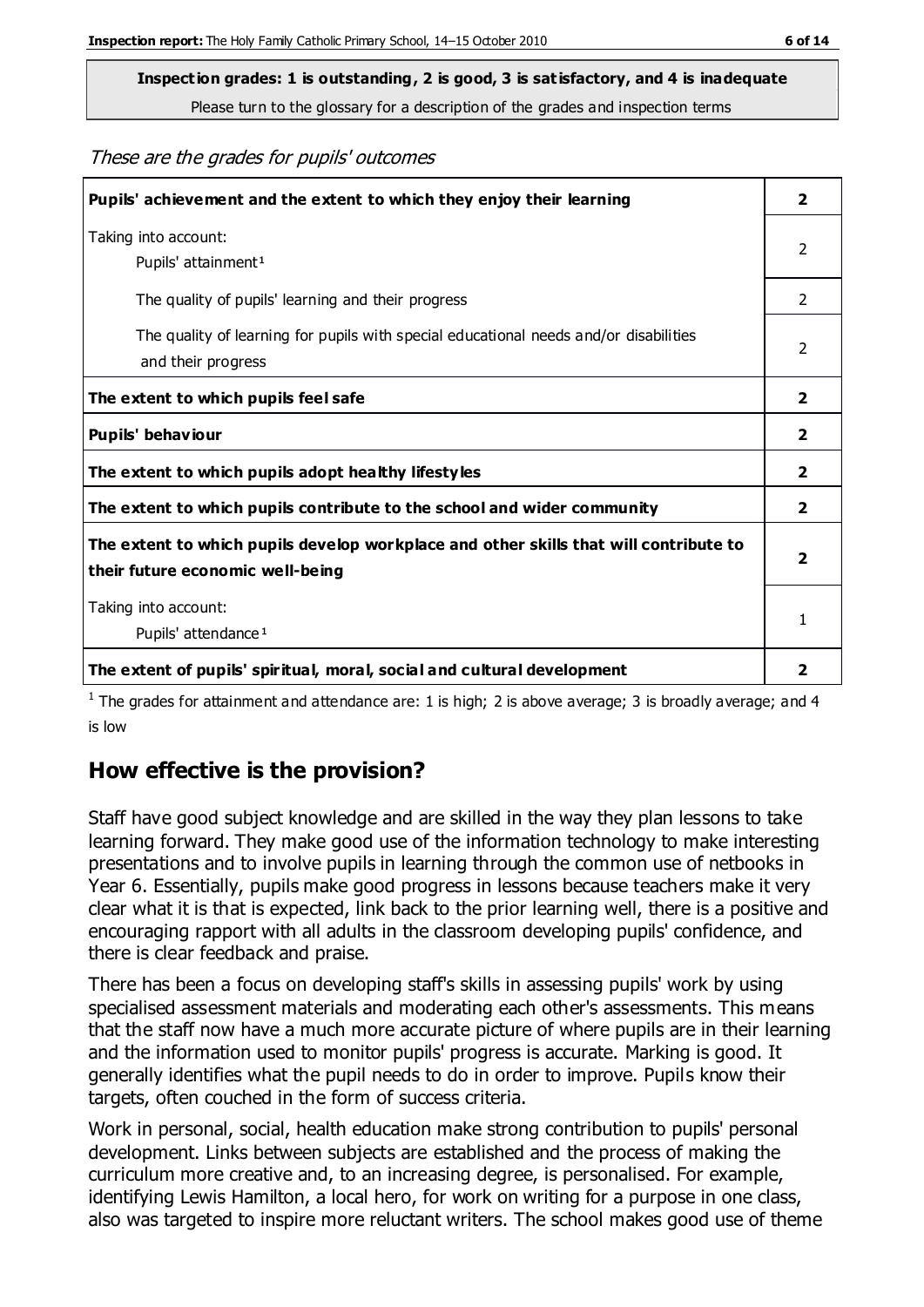**Inspection grades: 1 is outstanding, 2 is good, 3 is satisfactory, and 4 is inadequate** Please turn to the glossary for a description of the grades and inspection terms

days or special event weeks to extend the curriculum experiences. Enrichment activities are good.

There are good arrangements for pupils to make the transition to secondary school. Extra support is given to pupils with special educational needs and/or disabilities so the receiving secondary school has full information. The school supports pupils facing particular challenges in their lives very well, enabling them to get back on a learning track, once some of the learning barriers have been tackled successfully. The school has very good links with a speech therapist in particular but also with other specialist links to support individual's needs.

These are the grades for the quality of provision

| The quality of teaching                                                                                    |  |
|------------------------------------------------------------------------------------------------------------|--|
| Taking into account:<br>The use of assessment to support learning                                          |  |
| The extent to which the curriculum meets pupils' needs, including, where relevant,<br>through partnerships |  |
| The effectiveness of care, guidance and support                                                            |  |

#### **How effective are leadership and management?**

The headteacher has created a strong team of staff who are proud to be a staff member, feel valued and know what the school is trying to achieve. The senior leadership team is effective. They bring a range of complementary strengths and together have brought about school improvements. The school sets ambitious targets. Leadership in embedding ambition and driving improvement is good. Teaching has also improved since the last inspection because of the work to support staff. Staff are held accountable for the progress of pupils in their classes through pupil progress meetings.

The governing body is good. It provides a clear strategic overview as well as ongoing challenge and takes its responsibilities very seriously. The governing body has a close and effective relationship with staff. They monitor the development of the school improvement plan carefully. They manage the finance well. The governing body wants to work more closely with parents. It has canvassed their views but returns were low. Safeguarding is good. All requirements are fully met and all visitors to the school carefully checked.

The school is highly inclusive in philosophy and faith. It is also a cohesive community where pupils from different backgrounds get on well with each other. The progress of all pupils is monitored carefully to ensure that individuals or groups are not slipping behind. The school has a community cohesion action plan in place and has carried out an audit providing a clear view of where it stands in relation to the local and wider communities. There are good links locally through the Church. Pupils are aware of the diversity of cultures. International links are growing through charity work, links with Haiti and the Church's links and a European Day of Languages. There are strong links with the extended schools network and school's sports partnerships to extend the learning opportunities, particularly in sport.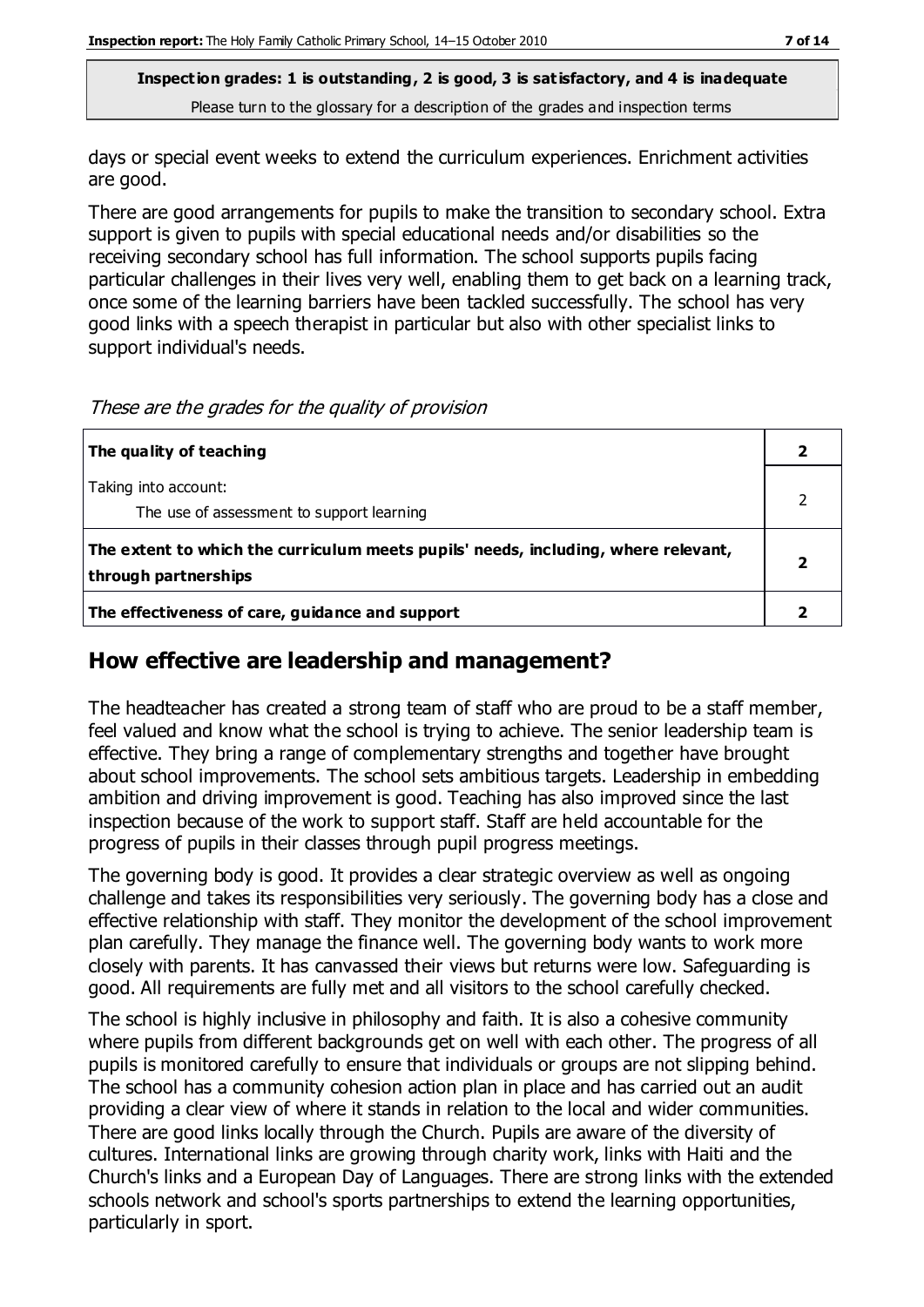**Inspection grades: 1 is outstanding, 2 is good, 3 is satisfactory, and 4 is inadequate**

Please turn to the glossary for a description of the grades and inspection terms

| The effectiveness of leadership and management in embedding ambition and driving<br><b>improvement</b>                                                           | $\overline{2}$          |
|------------------------------------------------------------------------------------------------------------------------------------------------------------------|-------------------------|
| Taking into account:<br>The leadership and management of teaching and learning                                                                                   | 2                       |
| The effectiveness of the governing body in challenging and supporting the<br>school so that weaknesses are tackled decisively and statutory responsibilities met | $\overline{2}$          |
| The effectiveness of the school's engagement with parents and carers                                                                                             | 3                       |
| The effectiveness of partnerships in promoting learning and well-being                                                                                           | $\overline{2}$          |
| The effectiveness with which the school promotes equality of opportunity and tackles<br>discrimination                                                           | $\overline{2}$          |
| The effectiveness of safeguarding procedures                                                                                                                     | $\overline{2}$          |
| The effectiveness with which the school promotes community cohesion                                                                                              | $\overline{2}$          |
| The effectiveness with which the school deploys resources to achieve value for money                                                                             | $\overline{\mathbf{2}}$ |

These are the grades for leadership and management

## **Early Years Foundation Stage**

Children make satisfactory progress over their time in the Early Years Foundation Stage. Children behave well and show consideration for others. They take turns and use a sandtimer if they have to wait, 'to make it fair'. They respond well to the adults' high expectations and are confident talking to grown-ups. Children in the nursery demonstrated good vocabulary. Adults know the children well and now are making good use of photographs and notes to make informal assessments to plan next steps in learning. The outdoor area and its use have recently been improved. In Reception, the day is very structured with little opportunity for children to make decisions about their learning or to sustain an interest in an activity they have chosen. There is still a strong focus in Reception on completing activities set up by the teacher. For example the whole group looked at 'O' in writing and numbers. The teacher had set up a good range of activities to practise writing 'O' and all children had a short time on each regardless whether they could do the activity or not. The leadership demonstrates satisfactory capacity to take the Early Years Foundation Stage forward, evident in the improvements that have recently taken place. Staff are aware of the need to move to more child-led active learning. They work together, sharing their expertise, well.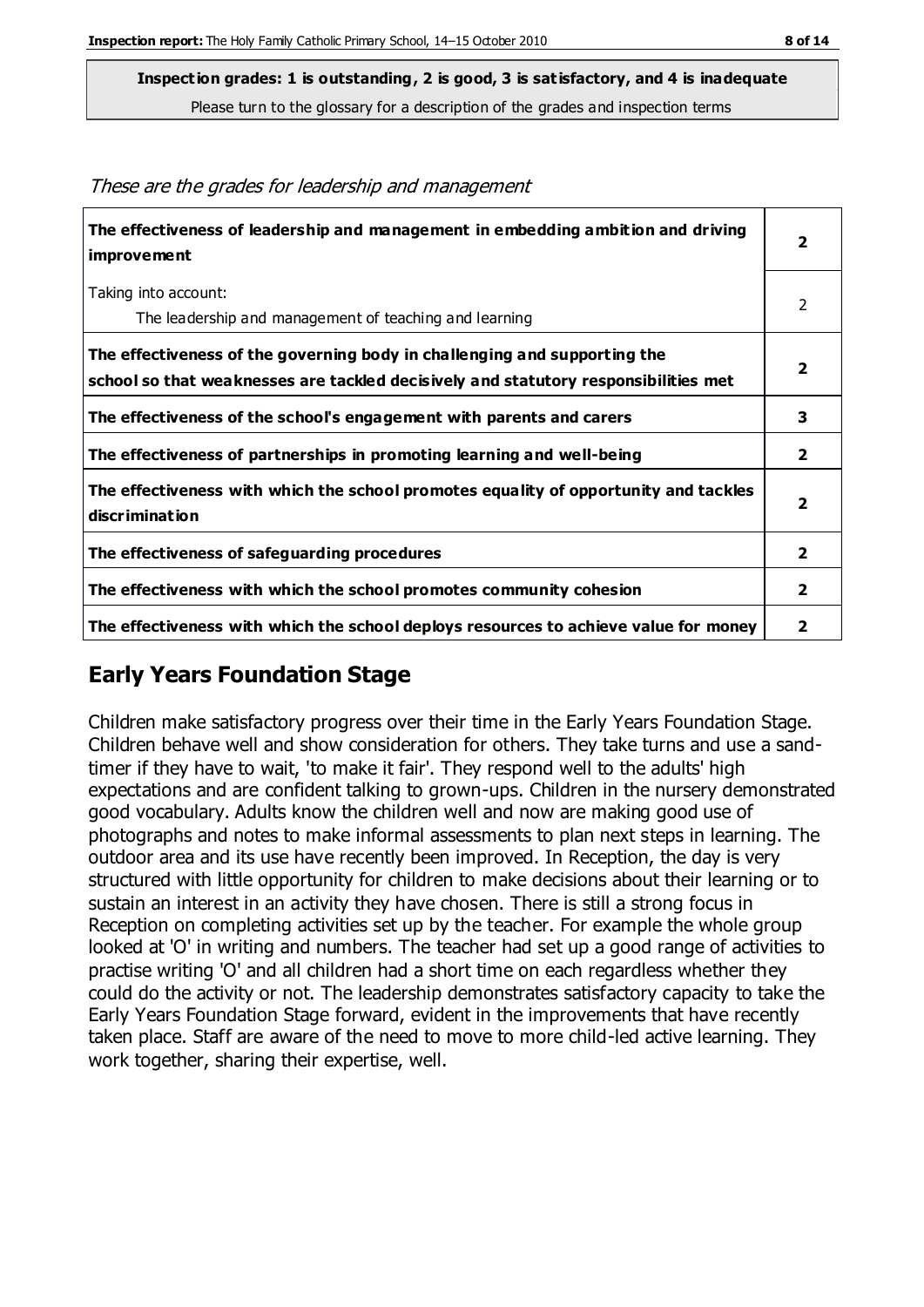**Inspection grades: 1 is outstanding, 2 is good, 3 is satisfactory, and 4 is inadequate**

Please turn to the glossary for a description of the grades and inspection terms

These are the grades for the Early Years Foundation Stage

| <b>Overall effectiveness of the Early Years Foundation Stage</b>                      |  |
|---------------------------------------------------------------------------------------|--|
| Taking into account:<br>Outcomes for children in the Early Years Foundation Stage     |  |
| The quality of provision in the Early Years Foundation Stage                          |  |
| The effectiveness of leadership and management of the Early Years Foundation<br>Stage |  |

### **Views of parents and carers**

The number of questionnaires returned from parents and carers was broadly average. Almost all parents and carers judged that their children enjoy school and most were happy with their children's experience at the school. The large majority of parents and carers answered all questions positively. A small minority of parents and carers have concerns about the way that the school deals with unacceptable behaviour and a few who have more general concerns including the effectiveness of the school's leadership and management. Inspectors asked the school to improve the information to parents and carers so that they had more information about their children's progress and to clarify some of the misunderstandings about school's policies and practice.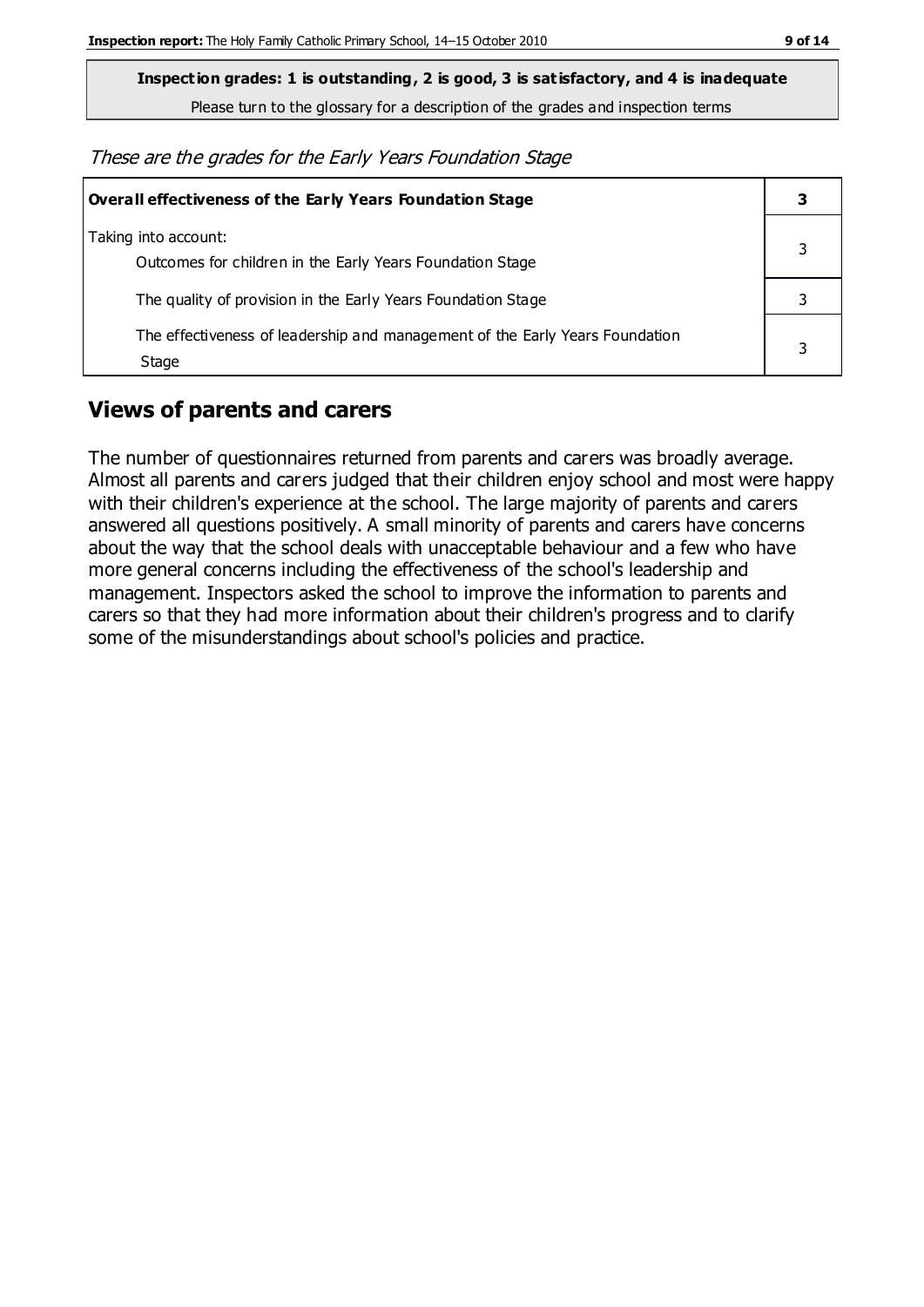#### **Responses from parents and carers to Ofsted's questionnaire**

Ofsted invited all the registered parents and carers of pupils registered at The Holy Family Catholic Primary School to complete a questionnaire about their views of the school.

In the questionnaire, parents and carers were asked to record how strongly they agreed with 13 statements about the school. The inspection team received 87 completed questionnaires by the end of the on-site inspection. In total, there are 210 pupils registered at the school.

| <b>Statements</b>                                                                                                                                                                                                                                       | <b>Strongly</b><br>agree |               | Agree        |               |                | <b>Disagree</b> | <b>Strongly</b> | disagree       |
|---------------------------------------------------------------------------------------------------------------------------------------------------------------------------------------------------------------------------------------------------------|--------------------------|---------------|--------------|---------------|----------------|-----------------|-----------------|----------------|
|                                                                                                                                                                                                                                                         | <b>Total</b>             | $\frac{0}{0}$ | <b>Total</b> | $\frac{0}{0}$ | <b>Total</b>   | $\frac{0}{0}$   | <b>Total</b>    | $\frac{0}{0}$  |
| My child enjoys school                                                                                                                                                                                                                                  | 55                       | 63            | 30           | 34            | 0              | $\mathbf 0$     | 1               | $\mathbf 0$    |
| The school keeps my child<br>safe                                                                                                                                                                                                                       | 60                       | 69            | 25           | 29            | 0              | $\mathbf 0$     | 0               | $\pmb{0}$      |
| My school informs me about<br>my child's progress                                                                                                                                                                                                       | 29                       | 33            | 45           | 52            | 11             | 13              | $\overline{2}$  | $\overline{2}$ |
| My child is making enough<br>progress at this school                                                                                                                                                                                                    | 23                       | 26            | 48           | 55            | 12             | 14              | 0               | $\mathbf 0$    |
| The teaching is good at this<br>school                                                                                                                                                                                                                  | 29                       | 33            | 50           | 57            | 4              | 5               | 0               | 0              |
| The school helps me to<br>support my child's learning                                                                                                                                                                                                   | 28                       | 32            | 50           | 57            | 9              | 10              | 0               | $\mathbf 0$    |
| The school helps my child to<br>have a healthy lifestyle                                                                                                                                                                                                | 40                       | 46            | 46           | 53            | $\mathbf{1}$   | 1               | 0               | 0              |
| The school makes sure that<br>my child is well prepared for<br>the future (for example<br>changing year group,<br>changing school, and for<br>children who are finishing<br>school, entering further or<br>higher education, or entering<br>employment) | 36                       | 41            | 37           | 43            | $\overline{2}$ | 2               | $\mathbf 0$     | $\mathbf 0$    |
| The school meets my child's<br>particular needs                                                                                                                                                                                                         | 31                       | 36            | 46           | 53            | 9              | 10              | $\mathbf 0$     | $\mathbf 0$    |
| The school deals effectively<br>with unacceptable behaviour                                                                                                                                                                                             | 26                       | 30            | 35           | 40            | 20             | 23              | $\overline{2}$  | $\overline{2}$ |
| The school takes account of<br>my suggestions and concerns                                                                                                                                                                                              | 22                       | 25            | 45           | 52            | 15             | 17              | 0               | 0              |
| The school is led and<br>managed effectively                                                                                                                                                                                                            | 27                       | 31            | 38           | 44            | 12             | 14              | $\overline{2}$  | $\overline{2}$ |
| Overall, I am happy with my<br>child's experience at this<br>school                                                                                                                                                                                     | 39                       | 45            | 41           | 47            | $6\,$          | 7               | $\mathbf 0$     | $\pmb{0}$      |

The table above summarises the responses that parents and carers made to each statement. The percentages indicate the proportion of parents and carers giving that response out of the total number of completed questionnaires. Where one or more parents and carers chose not to answer a particular question, the percentages will not add up to 100%.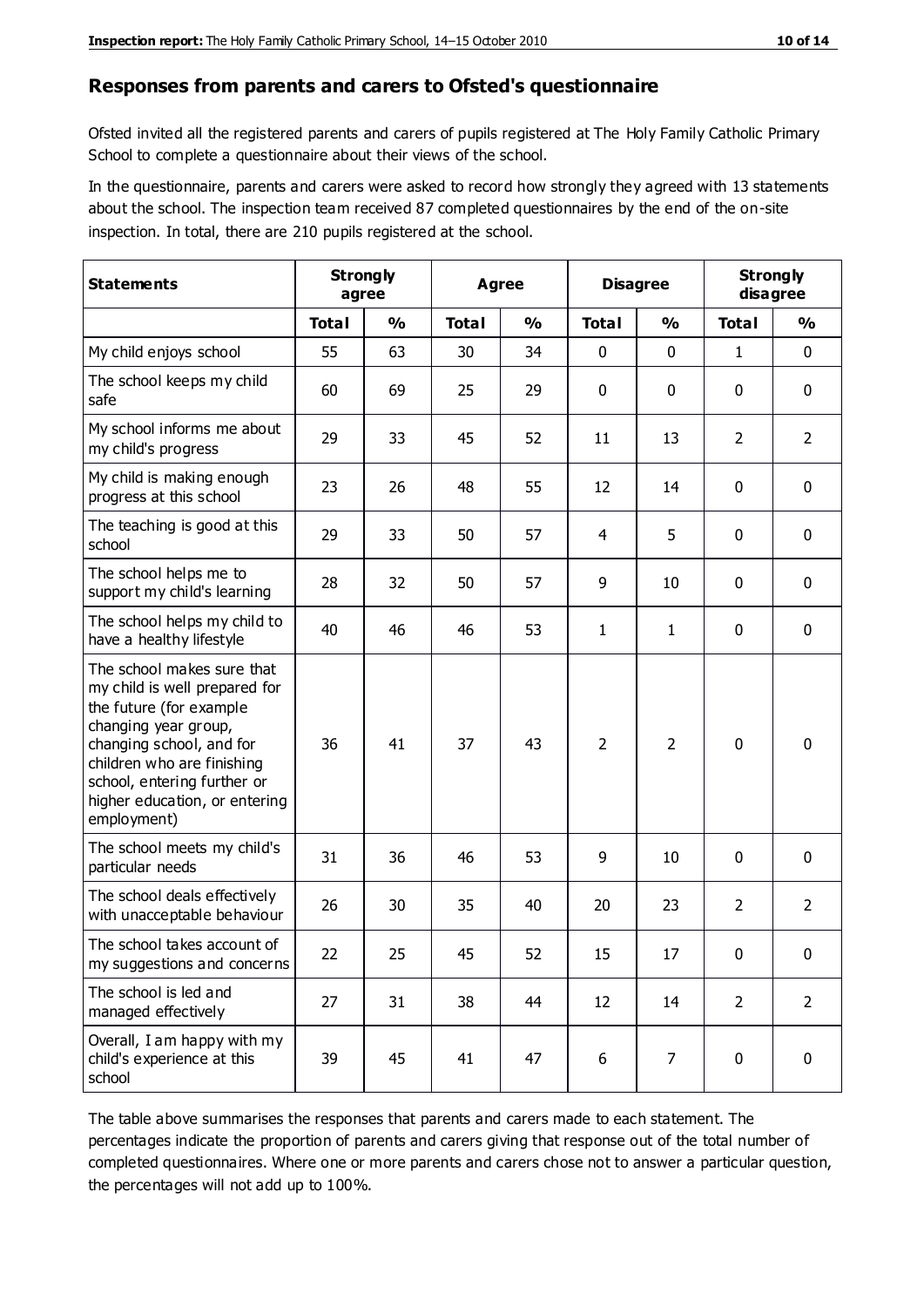## **Glossary**

| Grade   | <b>Judgement</b> | <b>Description</b>                                                                                                                                                                                                            |
|---------|------------------|-------------------------------------------------------------------------------------------------------------------------------------------------------------------------------------------------------------------------------|
| Grade 1 | Outstanding      | These features are highly effective. An outstanding school<br>provides exceptionally well for all its pupils' needs.                                                                                                          |
| Grade 2 | Good             | These are very positive features of a school. A school that<br>is good is serving its pupils well.                                                                                                                            |
| Grade 3 | Satisfactory     | These features are of reasonable quality. A satisfactory<br>school is providing adequately for its pupils.                                                                                                                    |
| Grade 4 | Inadequate       | These features are not of an acceptable standard. An<br>inadequate school needs to make significant improvement<br>in order to meet the needs of its pupils. Ofsted inspectors<br>will make further visits until it improves. |

### **What inspection judgements mean**

### **Overall effectiveness of schools**

|                       | Overall effectiveness judgement (percentage of schools) |      |                     |                   |
|-----------------------|---------------------------------------------------------|------|---------------------|-------------------|
| <b>Type of school</b> | <b>Outstanding</b>                                      | Good | <b>Satisfactory</b> | <b>Inadequate</b> |
| Nursery schools       | 58                                                      | 36   | 4                   | 2                 |
| Primary schools       | 8                                                       | 43   | 40                  | 9                 |
| Secondary schools     | 10                                                      | 35   | 42                  | 13                |
| Sixth forms           | 13                                                      | 39   | 45                  | 3                 |
| Special schools       | 33                                                      | 42   | 20                  | 4                 |
| Pupil referral units  | 18                                                      | 40   | 29                  | 12                |
| All schools           | 11                                                      | 42   | 38                  | 9                 |

New school inspection arrangements were introduced on 1 September 2009. This means that inspectors now make some additional judgements that were not made previously.

The data in the table above are for the period 1 September 2009 to 31 March 2010 and are the most recently published data available (see **[www.ofsted.gov.uk](http://www.ofsted.gov.uk/)**). Please note that the sample of schools inspected during the autumn and spring terms 2009/10 was not representative of all schools nationally, as weaker schools are inspected more frequently than good or outstanding schools.

Percentages are rounded and do not always add exactly to 100. Secondary school figures in clude those that have sixth forms, and sixth form figures include only the data specifically for sixth form inspection judgements.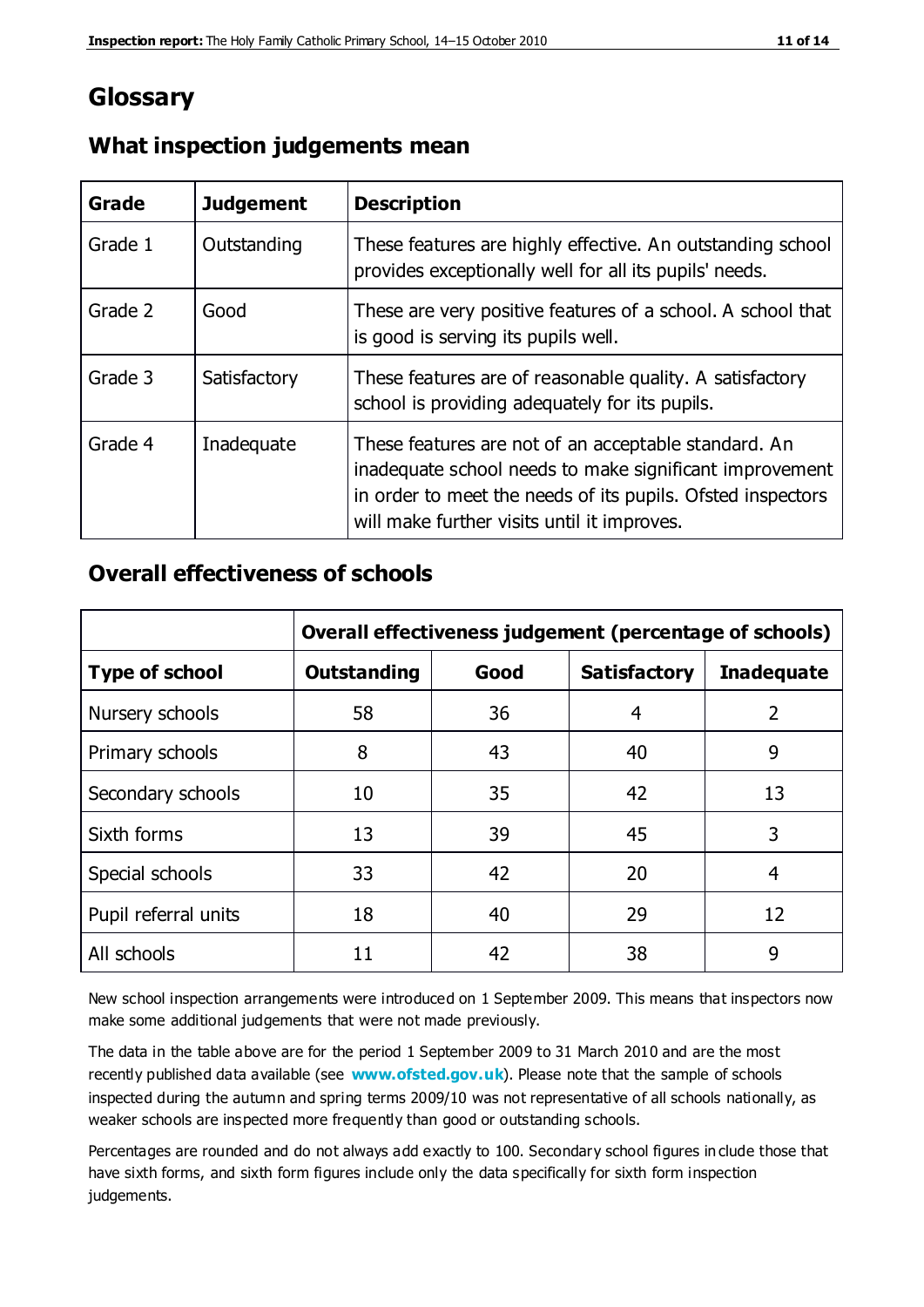# **Common terminology used by inspectors**

| Achievement:               | the progress and success of a pupil in their learning,<br>development or training.                                                                                                                                                          |  |  |
|----------------------------|---------------------------------------------------------------------------------------------------------------------------------------------------------------------------------------------------------------------------------------------|--|--|
| Attainment:                | the standard of the pupils' work shown by test and<br>examination results and in lessons.                                                                                                                                                   |  |  |
| Capacity to improve:       | the proven ability of the school to continue<br>improving. Inspectors base this judgement on what<br>the school has accomplished so far and on the quality<br>of its systems to maintain improvement.                                       |  |  |
| Leadership and management: | the contribution of all the staff with responsibilities,<br>not just the headteacher, to identifying priorities,<br>directing and motivating staff and running the school.                                                                  |  |  |
| Learning:                  | how well pupils acquire knowledge, develop their<br>understanding, learn and practise skills and are<br>developing their competence as learners.                                                                                            |  |  |
| Overall effectiveness:     | inspectors form a judgement on a school's overall<br>effectiveness based on the findings from their<br>inspection of the school. The following judgements,<br>in particular, influence what the overall effectiveness<br>judgement will be. |  |  |
|                            | The school's capacity for sustained<br>improvement.                                                                                                                                                                                         |  |  |
|                            | Outcomes for individuals and groups of pupils.                                                                                                                                                                                              |  |  |
|                            | The quality of teaching.                                                                                                                                                                                                                    |  |  |
|                            | The extent to which the curriculum meets<br>pupils' needs, including, where relevant,<br>through partnerships.                                                                                                                              |  |  |
|                            | The effectiveness of care, guidance and<br>support.                                                                                                                                                                                         |  |  |
| Progress:                  | the rate at which pupils are learning in lessons and<br>over longer periods of time. It is often measured by<br>comparing the pupils' attainment at the end of a key                                                                        |  |  |

stage with their attainment when they started.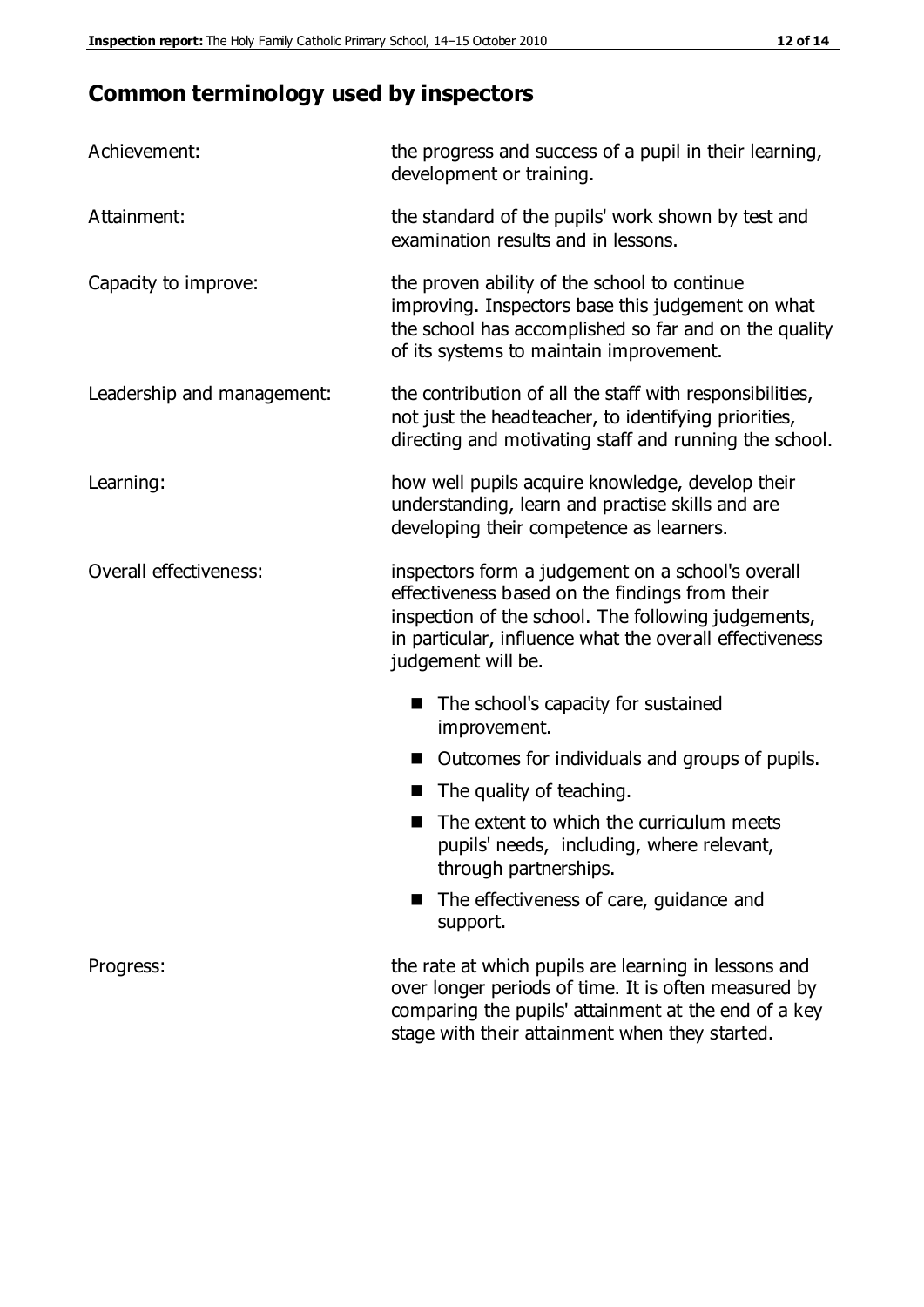#### **This letter is provided for the school, parents and carers to share with their children. It describes Ofsted's main findings from the inspection of their school.**

18 October 2010

#### Dear Pupils

#### **Inspection of The Holy Family Catholic Primary School, Crookhams, Herts, AL7 1PG**

Thank you for making me and my colleagues so welcome in your school. We would like to thank those members of the school council and the Year 6 pupils who gave up part of their lunchtime to speak to us. What you had to say was very helpful.

This is a good school. Your skills and abilities at the end of Year 6 are above those generally seen. You make good progress in your work over your time in school. This is because the school ensures that you do a lot of interesting things, staff care about you, give you good support and teachers are skilled. Not only do you achieve well and enjoy learning but your personal development is good. You behave well. The school is a very friendly community and you feel very safe. Your attendance is excellent. We were very impressed how seriously and effectively the peer mediators manage their role. In this role you display considerable maturity, working in partnership closely with staff.

In your questionnaires you told us that the headteacher and senior staff are doing a good job and we agree with you. We have asked your headteacher to work with staff on two things to make the school even better. Firstly, to encourage you to take more responsibility for your learning by ensuring that in lessons you have opportunities to make decisions and use your initiative. Secondly, to improve the information that goes to your parents about your progress and other aspects of school life.

The school has improved since it was last inspected. All of you have a part to play in ensuring that this improvement continues, particularly if you all take every advantage of the many opportunities the school provides and continue to work hard.

Yours sincerely

Roderick Passant

Lead inspector